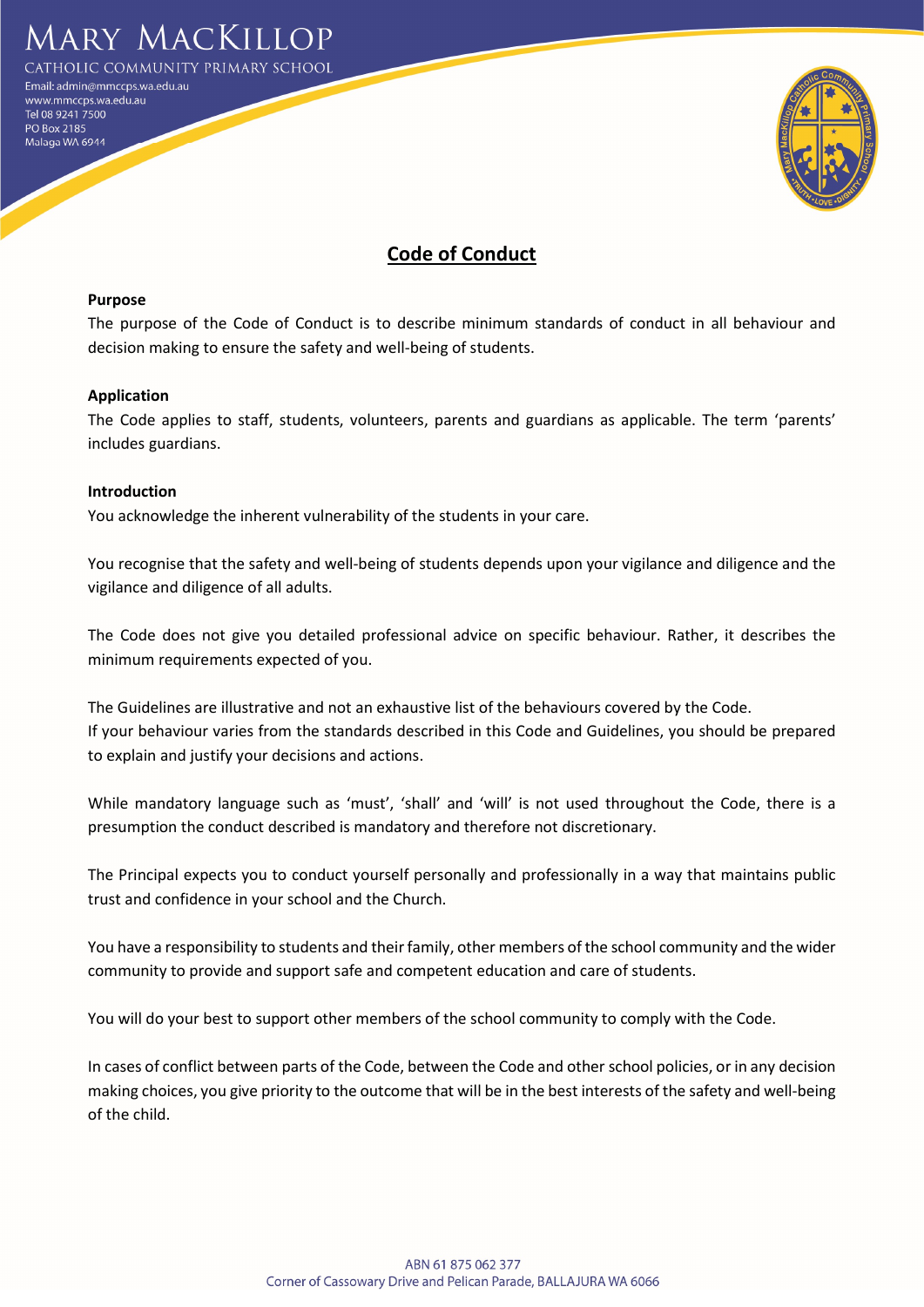## Breaches

Breaches of the Code must be notified to the Principal and it is a breach of the Code not to do so.

A breach of the Code may constitute a failure to follow a lawful direction from the Principal and therefore the Principal will have the discretion as to what action to take, which may include counselling, professional development or sanctions under any agreement between you and the Principal.

If you are a parent, volunteer or visitor, the Principal may take such action as is appropriate in your circumstances to maintain the safety and well-being of students. The Principal must notify the appropriate authorities of any breach of the Code that was grooming behaviour: ie. deliberately undertaken with the aim of befriending and establishing an emotional connection with a student, to lower the student's inhibitions in preparation for engaging in sexual activity with the student. Examples include:

- developing relationships that could be seen as favouritism (for example, the offering of gifts or special treatment for specific students)
- being alone with a student in circumstances where you are unseen or unlikely to be randomly interrupted
- initiating unnecessary physical contact with students or doing things of a personal nature that a student can do for themselves, such as toileting or changing clothes
- engaging in personal disclosures (including personal contact details), or exchanges containing sexual content with or in the presence of a student
- organising contact with a student or their family outside of school without the Principal's knowledge and/or consent (e.g. tutoring, sport coaching).
- having any non-curriculum related online contact with a student (including via digital media) or their family
- using any personal digital media account to contact students or their family
- photographing or videoing a student without the consent of the parent
- being in the presence of a student whilst under the influence of alcohol or non-medically prescribed drugs or offering either to a student

The Principal must notify the appropriate authorities of any breach of the Code that was sexual abuse of a child: ie sexual behaviour in circumstances where:

- the student is the subject of bribery, coercion, a threat, exploitation or violence;
- the student has less power than another person involved in the behaviour; or
- there is a significant disparity in the developmental function or maturity of the child and another person involved in the behaviour.